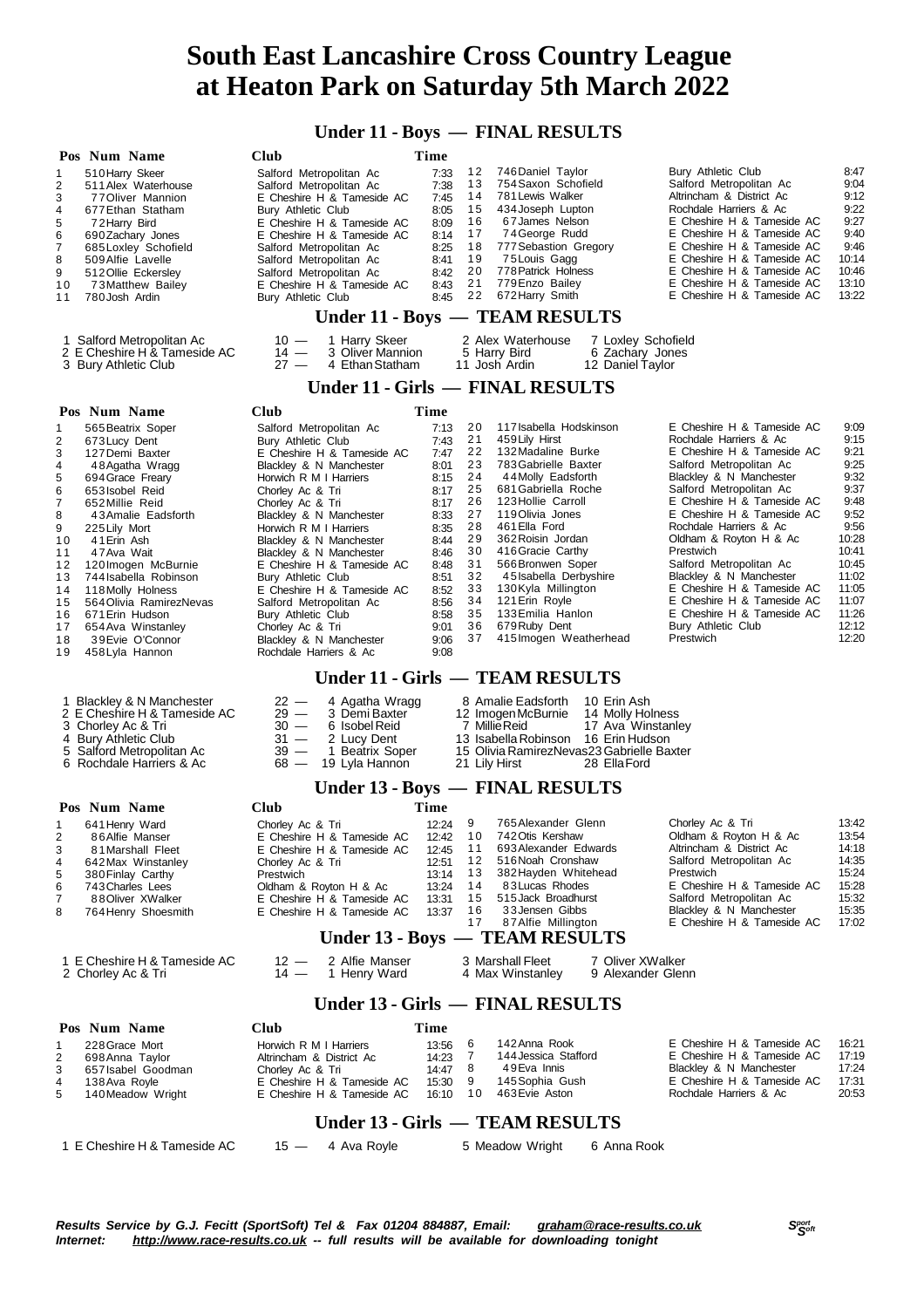**Under 15 - Boys — FINAL RESULTS**

|                                     | Pos Num Name                                                                                              | <b>Club</b>                                                                            | Time                    |                                                  |                 |                                                          |                |  |  |
|-------------------------------------|-----------------------------------------------------------------------------------------------------------|----------------------------------------------------------------------------------------|-------------------------|--------------------------------------------------|-----------------|----------------------------------------------------------|----------------|--|--|
| 1<br>2<br>3                         | 93 Cole Wright<br>646 Reuben Goulding<br>697 Dominic Gibson                                               | E Cheshire H & Tameside AC<br>Chorley Ac & Tri<br>Altrincham & District Ac             | 15:46<br>17:38<br>17:49 |                                                  |                 |                                                          |                |  |  |
|                                     |                                                                                                           |                                                                                        |                         | Under 15 - Boys — TEAM RESULTS                   |                 |                                                          |                |  |  |
|                                     |                                                                                                           |                                                                                        |                         | No complete teams                                |                 |                                                          |                |  |  |
|                                     |                                                                                                           |                                                                                        |                         | Under 15 - Girls — FINAL RESULTS                 |                 |                                                          |                |  |  |
|                                     | Pos Num Name                                                                                              | Club                                                                                   | Time                    | 150 Erin Lord                                    |                 | E Cheshire H & Tameside AC                               | 19:59          |  |  |
| 1<br>2                              | 659 Amelie Smethurst<br>574 Esme Sly                                                                      | Chorley Ac & Tri<br>Salford Metropolitan Ac                                            | 15:30<br>17:49          | 6<br>$\overline{7}$<br>146 Kayla Corbett         |                 | E Cheshire H & Tameside AC                               | 20:31          |  |  |
| 3                                   | 769 Lois Bowl                                                                                             | Horwich R M I Harriers                                                                 | 19:08                   | 149 Maria Rooke<br>8<br>9<br>148 Harri Ann-Fleet |                 | E Cheshire H & Tameside AC<br>E Cheshire H & Tameside AC | 21:18<br>21:48 |  |  |
| 4<br>5                              | 229 Emma Bradley<br>147 Alice Cunningham                                                                  | Horwich R M I Harriers<br>E Cheshire H & Tameside AC                                   | 19:21<br>19:44          | 10<br>572 Charlotte Gee                          |                 | Salford Metropolitan Ac                                  | 22:48          |  |  |
|                                     |                                                                                                           |                                                                                        |                         | Under 15 - Girls — TEAM RESULTS                  |                 |                                                          |                |  |  |
|                                     | 1 E Cheshire H & Tameside AC                                                                              | 5 Alice Cunningham<br>$18 -$                                                           |                         | 6 Erin Lord                                      | 7 Kayla Corbett |                                                          |                |  |  |
|                                     |                                                                                                           |                                                                                        |                         | Under 17 - Men — FINAL RESULTS                   |                 |                                                          |                |  |  |
|                                     | Pos Num Name                                                                                              | Club                                                                                   | Time                    |                                                  |                 |                                                          |                |  |  |
| 2                                   | 520 Benjamin Knight<br>352 Patrick O'Connell                                                              | Salford Metropolitan Ac<br>Oldham & Royton H & Ac                                      | 26:14<br>28:29          |                                                  |                 |                                                          |                |  |  |
|                                     |                                                                                                           |                                                                                        |                         | Under 17 - Men — TEAM RESULTS                    |                 |                                                          |                |  |  |
|                                     |                                                                                                           |                                                                                        |                         | No complete teams                                |                 |                                                          |                |  |  |
|                                     |                                                                                                           |                                                                                        |                         | Under 17 - Ladies - FINAL RESULTS                |                 |                                                          |                |  |  |
|                                     | Pos Num Name                                                                                              | Club                                                                                   | Time                    |                                                  |                 |                                                          |                |  |  |
| 1<br>2<br>3                         | 157 Emilia Platt<br>160 Imogen Gush<br>161 Aliesha Smith                                                  | E Cheshire H & Tameside AC<br>E Cheshire H & Tameside AC<br>E Cheshire H & Tameside AC | 25:32<br>30:47<br>33:18 |                                                  |                 |                                                          |                |  |  |
|                                     |                                                                                                           |                                                                                        |                         | Under 17 - Ladies — TEAM RESULTS                 |                 |                                                          |                |  |  |
|                                     | 1 E Cheshire H & Tameside AC                                                                              | 1 Emilia Platt<br>$6 -$                                                                |                         | 2 Imogen Gush                                    | 3 Aliesha Smith |                                                          |                |  |  |
|                                     |                                                                                                           |                                                                                        |                         | <b>Ladies Race under 20</b>                      |                 |                                                          |                |  |  |
|                                     | Pos Num Name Cat/Pos                                                                                      | Club                                                                                   | Time                    |                                                  |                 |                                                          |                |  |  |
| 1<br>$\overline{c}$                 | 663 Bethany Reid<br>668 Amber Pilkington                                                                  | L20 1 Chorley Ac & Tri<br>L20 2 Chorley Ac & Tri                                       | 31:22<br>35:28          |                                                  |                 |                                                          |                |  |  |
| 3                                   | 163 Megan Lewis                                                                                           | L20 3 E Cheshire H & Tameside AC                                                       | 37:29                   |                                                  |                 |                                                          |                |  |  |
| 4<br>5                              | 369 Lauren Bartholemew L20 4 Oldham & Royton H & Ac<br>368 Megan Bartholemew L20 5 Oldham & Royton H & Ac |                                                                                        | 42:53<br>45:13          |                                                  |                 |                                                          |                |  |  |
| 6                                   | 664 Emily Reid                                                                                            | L20 6 Chorley Ac & Tri                                                                 | 51:53                   |                                                  |                 |                                                          |                |  |  |
| Ladies Race under 20 - TEAM RESULTS |                                                                                                           |                                                                                        |                         |                                                  |                 |                                                          |                |  |  |
|                                     | 1 Chorley Ac & Tri                                                                                        | $9 -$                                                                                  |                         | 1 Bethany Reid 2 Amber Pilkington 6 Emily Reid   |                 |                                                          |                |  |  |
|                                     |                                                                                                           |                                                                                        |                         |                                                  |                 |                                                          |                |  |  |
| <b>Senior Men under 20</b>          |                                                                                                           |                                                                                        |                         |                                                  |                 |                                                          |                |  |  |
|                                     | Pos Num Name Cat/Pos                                                                                      | <b>Club</b>                                                                            | Time                    |                                                  |                 |                                                          |                |  |  |
| 1<br>2                              | 97 Michael Obi<br>387 Sam Smith                                                                           | U20 1 E Cheshire H & Tameside AC<br>U20 2 Prestwich                                    | 39:56<br>44:29          |                                                  |                 |                                                          |                |  |  |
| 3                                   | 99Tobias Walsh                                                                                            | U20 3 E Cheshire H & Tameside AC                                                       | 53:06                   |                                                  |                 |                                                          |                |  |  |
|                                     |                                                                                                           |                                                                                        |                         |                                                  |                 |                                                          |                |  |  |

### **Senior Men under 20 — TEAM RESULTS**

#### **No complete teams**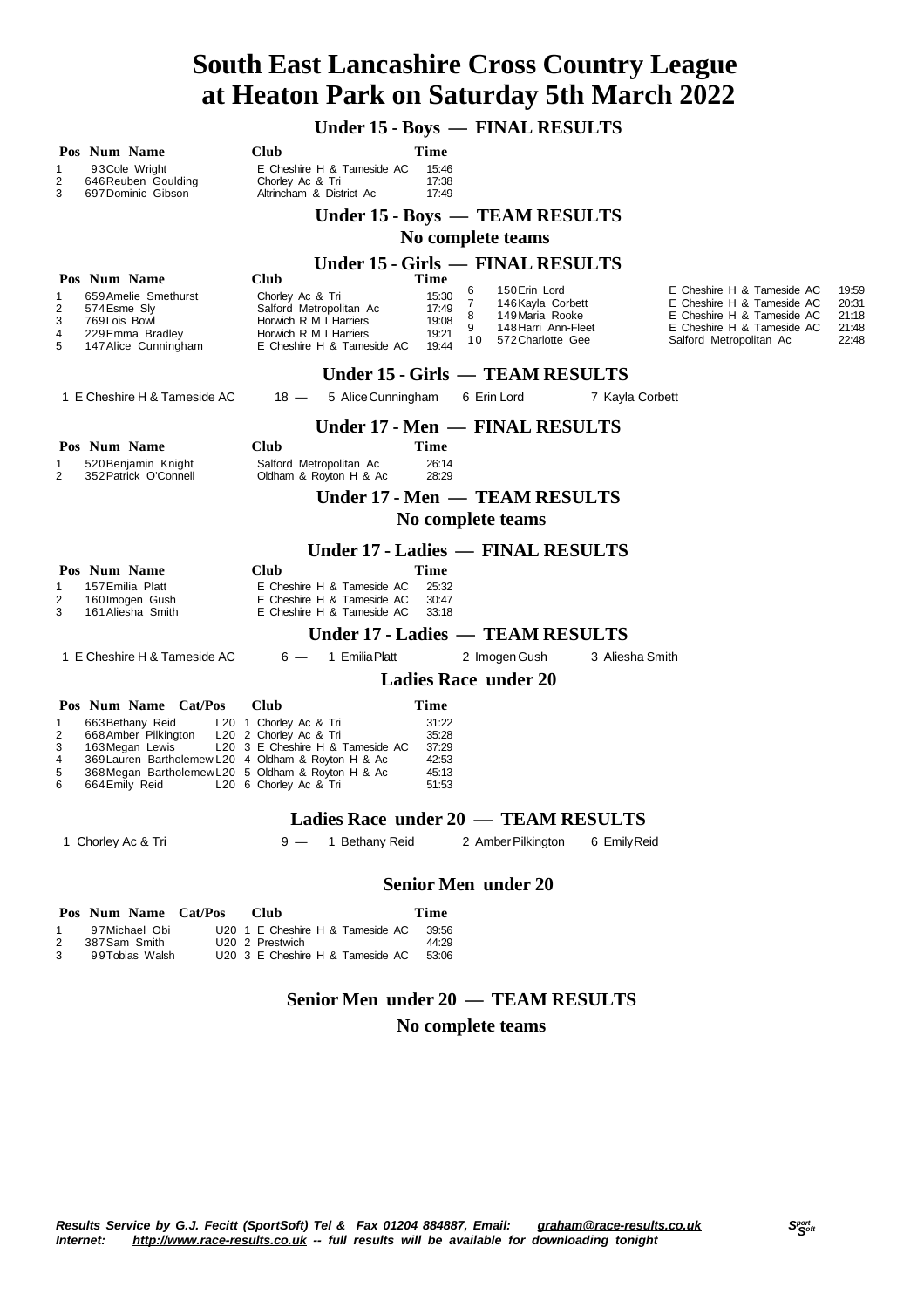**Ladies Race over 18**

|                                                                                                                                     | Pos Num Name Cat/Pos                                                                                                                                                                                                                                                                                                                                                                                                                                                                                                                                | Club                                                                                                                                                                                                                                                                                                                                                                                                                                                                                                                                                                                                                                                                                                                              | Time                                                                                                                                                                                                                                                                                                                                                           |                                                                                                                                                                                                                                                                                                                                                                                     |                                                                                                                                                                                                                                                                                                                                 |                                                                                                                                                                                                                                                                                                                                                                                                                                                                                                                       |                                                                                                                                                                                                             |
|-------------------------------------------------------------------------------------------------------------------------------------|-----------------------------------------------------------------------------------------------------------------------------------------------------------------------------------------------------------------------------------------------------------------------------------------------------------------------------------------------------------------------------------------------------------------------------------------------------------------------------------------------------------------------------------------------------|-----------------------------------------------------------------------------------------------------------------------------------------------------------------------------------------------------------------------------------------------------------------------------------------------------------------------------------------------------------------------------------------------------------------------------------------------------------------------------------------------------------------------------------------------------------------------------------------------------------------------------------------------------------------------------------------------------------------------------------|----------------------------------------------------------------------------------------------------------------------------------------------------------------------------------------------------------------------------------------------------------------------------------------------------------------------------------------------------------------|-------------------------------------------------------------------------------------------------------------------------------------------------------------------------------------------------------------------------------------------------------------------------------------------------------------------------------------------------------------------------------------|---------------------------------------------------------------------------------------------------------------------------------------------------------------------------------------------------------------------------------------------------------------------------------------------------------------------------------|-----------------------------------------------------------------------------------------------------------------------------------------------------------------------------------------------------------------------------------------------------------------------------------------------------------------------------------------------------------------------------------------------------------------------------------------------------------------------------------------------------------------------|-------------------------------------------------------------------------------------------------------------------------------------------------------------------------------------------------------------|
| 1<br>2<br>3<br>4<br>5<br>6<br>7<br>8<br>9<br>10<br>11<br>12<br>13<br>14<br>15<br>16<br>17<br>18<br>19<br>20<br>21<br>22<br>23<br>24 | 663 Bethany Reid<br>576 Chloe Elliott<br>168 Michelle Vaughan<br>164 Hayley Simpson<br>590 Jaine Brocklehurst<br>784 Alison Mort<br>668 Amber Pilkington<br>585 Amanda Hurndall<br>425 Ciara Wilder<br>587 Belinda Neild<br>169 Emma Macqueen<br>325 Martha Urwin<br>65Anne Ferguson<br>163 Megan Lewis<br>66Gwen Kinloch<br>170 Andrea Edwards<br>755 Jenny Ransome<br>31 Annie Hirsch<br>60 Lyndsay Darbyshire<br>581 Rachel Thomas<br>470 Zara Hirst<br>472 Susie Hirst<br>196 Joanne Brack<br>193 Charmayne Brierley L50 5 Glossopdale Harriers | L20 1 Chorley Ac & Tri<br>Salford Metropolitan Ac<br>L45 1 E Cheshire H & Tameside AC<br>E Cheshire H & Tameside AC<br>L50 1 Salford Metropolitan Ac<br>L40 1 Horwich R M I Harriers<br>L <sub>20</sub> 2 Chorley Ac & Tri<br>L45 2 Salford Metropolitan Ac<br>Prestwich<br>L45 3 Salford Metropolitan Ac<br>L50 2 E Cheshire H & Tameside AC<br>L45 4 Middleton Harriers Ac<br>L60 1 Burnden Road Runners<br>L20 3 E Cheshire H & Tameside AC<br>L60 2 Burnden Road Runners<br>L50 3 E Cheshire H & Tameside AC<br>L55 1 Rochdale Harriers & Ac<br>L65 1 Belle Vue Racers<br>L50 4 Burnden Road Runners<br>L35 1 Salford Metropolitan Ac<br>Rochdale Harriers & Ac<br>L45 5 Rochdale Harriers & Ac<br>L55 2 Glossopdale Harriers | 25<br>31:22<br>26<br>32:07<br>27<br>32:56<br>28<br>34:45<br>29<br>35:14<br>30<br>35:19<br>31<br>35:28<br>32<br>35:41<br>33<br>35:51<br>34<br>35:55<br>35<br>36:22<br>36<br>37:06<br>37<br>37:09<br>38<br>37:29<br>39<br>37:33<br>40<br>38:00<br>38:25<br>41<br>42<br>39:03<br>43<br>39:07<br>44<br>39:12<br>45<br>39:32<br>46<br>40:50<br>47<br>40:56<br>41:11 | 24 Rachel Watson<br>320 Janine Jordan<br>64 Janet Forrest<br>27 Julia Foy<br>770 Sharon Lightfoot<br>785 Andrea Marsden<br>19Aimee Woolley<br>503 Jillian Heywood<br>335 Sandra McGrail<br>701 Sarah Bowner<br>702 Rachael Horrocks<br>711 Lena Milligan<br>504 Susan Heaney<br>704 Wendy Hirst<br>664 Emily Reid<br>588 Joanna Nixon<br>591 Amanda Stanley<br>505 Angela Rogowskyj | L45 6 Belle Vue Racers<br>718 Afroditi Kalambouka L50 6 Bury Athletic Club<br>369 Lauren Bartholemew L20 4 Oldham & Royton H & Ac<br>L50 7 Belle Vue Racers<br>368Megan BartholemewL20 5 Oldham & Royton H & Ac<br>L35 3 Belle Vue Racers<br>336 Kyrinda Carter-MooreL55 7 Middleton Harriers Ac<br>L20 6 Chorley Ac & Tri      | L35 2 Middleton Harriers Ac<br>L55 3 Burnden Road Runners<br>288 Stephanie Goodchild L55 4 Manchester Ymca Harriers<br>L50 8 Salford Metropolitan Ac<br>L55 5 Salford Metropolitan Ac<br>L50 9 Royton Road Runners<br>L55 6 Middleton Harriers Ac<br>L45 7 Hyde Village Striders Rc<br>L45 8 Hyde Village Striders Rc<br>L5010 Hyde Village Striders Rc<br>L60 3 Royton Road Runners<br>L55 8 Hyde Village Striders Rc<br>L45 9 Salford Metropolitan Ac<br>L55 9 Salford Metropolitan Ac<br>L5510 Royton Road Runners | 41:20<br>41:47<br>42:23<br>42:53<br>44:02<br>44:08<br>44:31<br>44:35<br>45:13<br>46:22<br>46:42<br>46:48<br>46:57<br>47:00<br>47:35<br>48:01<br>48:11<br>48:26<br>50:43<br>51:53<br>52:36<br>52:39<br>56:02 |
|                                                                                                                                     |                                                                                                                                                                                                                                                                                                                                                                                                                                                                                                                                                     | Ladies Race over 18 - TEAM RESULTS                                                                                                                                                                                                                                                                                                                                                                                                                                                                                                                                                                                                                                                                                                |                                                                                                                                                                                                                                                                                                                                                                |                                                                                                                                                                                                                                                                                                                                                                                     |                                                                                                                                                                                                                                                                                                                                 |                                                                                                                                                                                                                                                                                                                                                                                                                                                                                                                       |                                                                                                                                                                                                             |
|                                                                                                                                     | 1 Salford Metropolitan Ac<br>2 E Cheshire H & Tameside AC<br>3 Burnden Road Runners<br>4 Chorley Ac & Tri<br>5 Rochdale Harriers & Ac<br>6 Belle Vue Racers<br>7 Middleton Harriers Ac<br>8 Hyde Village Striders Rc<br>9 Royton Road Runners<br>1 Salford Metropolitan Ac<br>2 E Cheshire H & Tameside AC<br>3 Burnden Road Runners<br>4 Belle Vue Racers<br>5 Middleton Harriers Ac<br>6 Hyde Village Striders Rc                                                                                                                                 | 2 Chloe Elliott<br>$15 -$<br>3 Michelle Vaughan<br>$18 -$<br>$47 -$<br>13 Anne Ferguson<br>$52 -$<br>1 Bethany Reid<br>$60 -$<br>17 Jenny Ransome<br>$74 -$<br>18 Annie Hirsch<br>$75 -$<br>12 Martha Urwin<br>$117 -$<br>38 Sarah Bowner<br>$124 -$<br>36 Jillian Heywood<br>Ladies Race over $35 -$<br>2 Jaine Brocklehurst<br>$11 -$<br>1 Michelle Vaughan<br>$17 -$<br>$30 -$<br>8 Anne Ferguson<br>$53 -$<br>12 Annie Hirsch<br>54 —<br>7 Martha Urwin<br>$90 -$<br>29 Sarah Bowner                                                                                                                                                                                                                                          |                                                                                                                                                                                                                                                                                                                                                                | 4 Hayley Simpson<br>15 Gwen Kinloch<br>7 Amber Pilkington<br>21 Zara Hirst<br>25 Rachel Watson<br>26 Janine Jordan<br>39 Rachael Horrocks<br>41 Susan Heaney<br><b>TEAM RESULTS</b><br>4 Amanda Hurndall<br>6 Emma Macqueen<br>9 Gwen Kinloch<br>18 Rachel Watson<br>19 Janine Jordan<br>30 Rachael Horrocks                                                                        | 5 Jaine Brocklehurst 8 Amanda Hurndall<br>11 EmmaMacqueen<br>19 Lyndsay Darbyshire<br>44 Emily Reid<br>22 Susie Hirst<br>31 Julia Foy<br>37 Sandra McGrail<br>40 Lena Milligan<br>47 Angela Rogowskyj<br>5 Belinda Neild<br>10 Andrea Edwards<br>13 Lyndsay Darbyshire<br>23 Julia Foy<br>28 Sandra McGrail<br>31 Lena Milligan |                                                                                                                                                                                                                                                                                                                                                                                                                                                                                                                       |                                                                                                                                                                                                             |
|                                                                                                                                     | 7 Royton Road Runners                                                                                                                                                                                                                                                                                                                                                                                                                                                                                                                               | 27 Jillian Heywood<br>$96 -$                                                                                                                                                                                                                                                                                                                                                                                                                                                                                                                                                                                                                                                                                                      |                                                                                                                                                                                                                                                                                                                                                                | 32 Susan Heaney                                                                                                                                                                                                                                                                                                                                                                     | 37 Angela Rogowskyj                                                                                                                                                                                                                                                                                                             |                                                                                                                                                                                                                                                                                                                                                                                                                                                                                                                       |                                                                                                                                                                                                             |
|                                                                                                                                     | 1 Salford Metropolitan Ac<br>2 E Cheshire H & Tameside AC<br>3 Burnden Road Runners<br>4 Belle Vue Racers<br>5 Middleton Harriers Ac<br>6 Hyde Village Striders Rc<br>7 Royton Road Runners<br>1 Salford Metropolitan Ac                                                                                                                                                                                                                                                                                                                            | <b>Ladies Race over 40</b><br>2 Jaine Brocklehurst<br>$11 -$<br>$17 -$<br>1 Michelle Vaughan<br>$30 -$<br>8 Anne Ferguson<br>12 Annie Hirsch<br>$50 -$<br>$62 -$<br>7 Martha Urwin<br>$81 -$<br>26 Sarah Bowner<br>$87 -$<br>24 Jillian Heywood<br><b>Ladies Race over 45 - TEAM RESULTS</b><br>$9 -$<br>2 Jaine Brocklehurst                                                                                                                                                                                                                                                                                                                                                                                                     |                                                                                                                                                                                                                                                                                                                                                                | - TEAM RESULTS<br>4 Amanda Hurndall<br>6 Emma Macqueen<br>9 Gwen Kinloch<br>17 Rachel Watson<br>25 Sandra McGrail<br>27 Rachael Horrocks<br>29 Susan Heaney<br>3 Amanda Hurndall                                                                                                                                                                                                    | 5 Belinda Neild<br>10 Andrea Edwards<br>13 Lyndsay Darbyshire<br>21 Julia Foy<br>30 Kyrinda Carter-Moore<br>28 Lena Milligan<br>34 Angela Rogowskyj<br>4 Belinda Neild                                                                                                                                                          |                                                                                                                                                                                                                                                                                                                                                                                                                                                                                                                       |                                                                                                                                                                                                             |
|                                                                                                                                     | 2 E Cheshire H & Tameside AC<br>3 Burnden Road Runners<br>4 Belle Vue Racers<br>5 Middleton Harriers Ac<br>6 Hyde Village Striders Rc<br>7 Royton Road Runners                                                                                                                                                                                                                                                                                                                                                                                      | $15 -$<br>1 Michelle Vaughan<br>27 —<br>7 Anne Ferguson<br>47 —<br>11 Annie Hirsch<br>59 —<br>6 Martha Urwin<br>78 —<br>25 Sarah Bowner<br>23 Jillian Heywood<br>84 —                                                                                                                                                                                                                                                                                                                                                                                                                                                                                                                                                             |                                                                                                                                                                                                                                                                                                                                                                | 5 EmmaMacqueen<br>8 Gwen Kinloch<br>16 Rachel Watson<br>24 Sandra McGrail<br>26 Rachael Horrocks<br>28 Susan Heaney                                                                                                                                                                                                                                                                 | 9 Andrea Edwards<br>12 Lyndsay Darbyshire<br>20 Julia Foy<br>29 Kyrinda Carter-Moore<br>27 Lena Milligan<br>33 Angela Rogowskyj                                                                                                                                                                                                 |                                                                                                                                                                                                                                                                                                                                                                                                                                                                                                                       |                                                                                                                                                                                                             |
|                                                                                                                                     |                                                                                                                                                                                                                                                                                                                                                                                                                                                                                                                                                     | Ladies Race over 50 - TEAM RESULTS                                                                                                                                                                                                                                                                                                                                                                                                                                                                                                                                                                                                                                                                                                |                                                                                                                                                                                                                                                                                                                                                                |                                                                                                                                                                                                                                                                                                                                                                                     |                                                                                                                                                                                                                                                                                                                                 |                                                                                                                                                                                                                                                                                                                                                                                                                                                                                                                       |                                                                                                                                                                                                             |
|                                                                                                                                     | 1 Burnden Road Runners                                                                                                                                                                                                                                                                                                                                                                                                                                                                                                                              | 15 - 3 Anne Ferguson                                                                                                                                                                                                                                                                                                                                                                                                                                                                                                                                                                                                                                                                                                              |                                                                                                                                                                                                                                                                                                                                                                | 4 Gwen Kinloch                                                                                                                                                                                                                                                                                                                                                                      | 8 Lyndsay Darbyshire                                                                                                                                                                                                                                                                                                            |                                                                                                                                                                                                                                                                                                                                                                                                                                                                                                                       |                                                                                                                                                                                                             |

- 
- 2 Salford Metropolitan Ac 32 1 Jaine Brocklehurst 15 Sharon Lightfoot 16 Andrea Marsden 3 Royton Road Runners 61 17 Jillian Heywood 20 Susan Heaney 24 Angela Rogowskyj
-